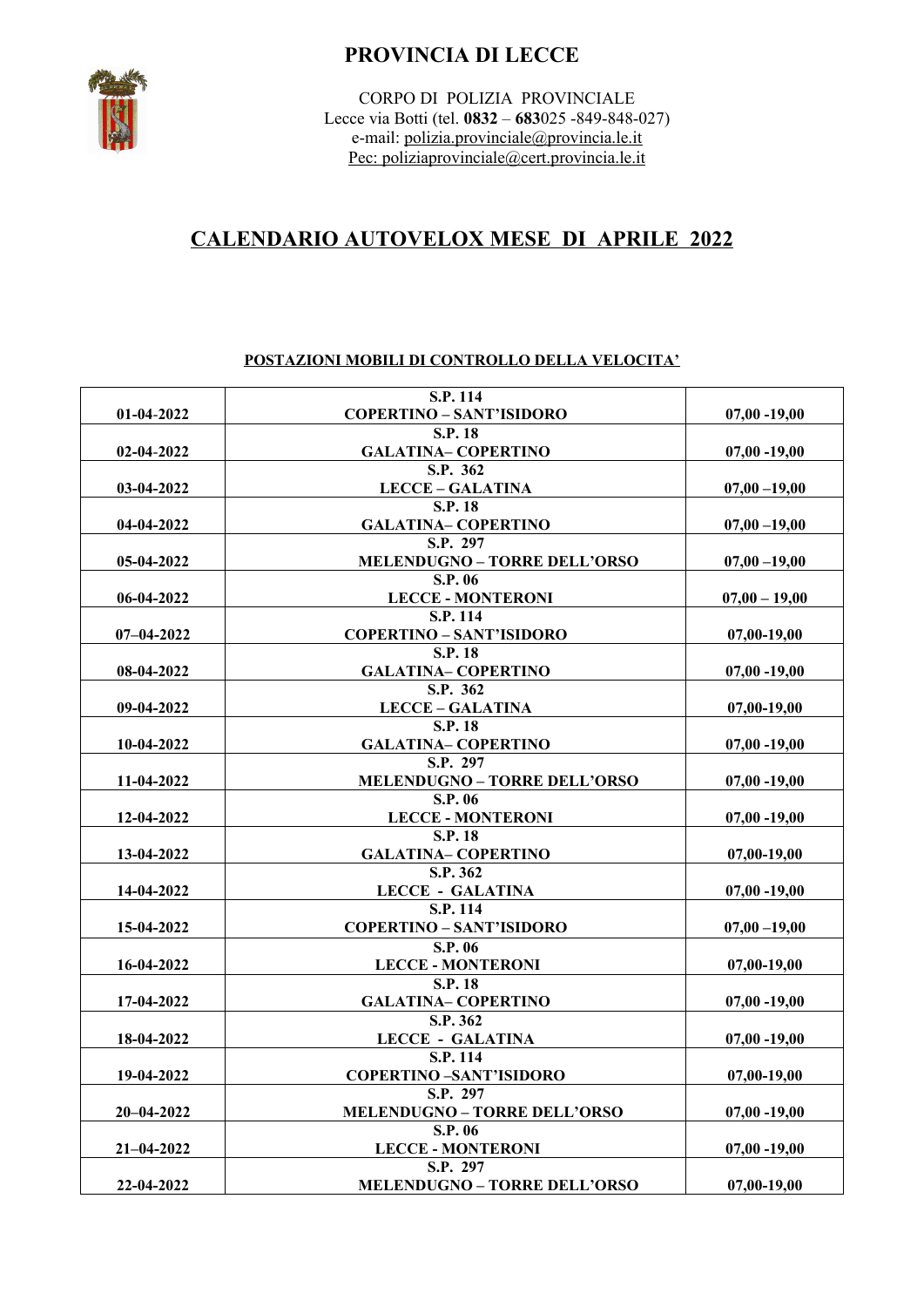|                  | <b>S.P. 18</b>                  |                 |
|------------------|---------------------------------|-----------------|
| 23-04-2022       | <b>GALATINA - COPERTINO</b>     | $07,00 - 19,00$ |
|                  | S.P. 114                        |                 |
| 24-04-2022       | <b>COPERTINO - SANT'ISIDORO</b> | $07,00 - 19,00$ |
|                  | S.P. 362                        |                 |
| 25-04-2022       | <b>LECCE - GALATINA</b>         | $07,00 - 19,00$ |
|                  | <b>S.P. 06</b>                  |                 |
| 26-04-2022       | <b>LECCE - MONTERONI</b>        | $07,00 - 19,00$ |
|                  | <b>S.P. 18</b>                  |                 |
| 27-04-2022       | <b>GALATINA - COPERTINO</b>     | $07,00 - 19,00$ |
|                  | S.P. 297                        |                 |
| 28-04-2022       | MELENDUGNO - TORRE DELL'ORSO    | $07,00 - 19,00$ |
|                  | <b>S.P. 114</b>                 |                 |
| $29 - 04 - 2022$ | <b>COPERTINO - SANT'ISIDORO</b> | $07,00 - 19,00$ |
|                  | <b>S.P. 06</b>                  |                 |
| 30-04-2022       | <b>LECCE - MONTERONI</b>        | $07,00 - 19,00$ |

## **POSTAZIONI FISSE DI CONTROLLO DELLA VELOCITA'**

| Tutti i giorni   | <b>S.P. 04</b>              |               |
|------------------|-----------------------------|---------------|
| festivi compresi | <b>LECCE - NOVOLI</b>       | $00,00-24,00$ |
|                  | KM 5+760 in direzione Lecce |               |

**IL VICE COMANDANTE IL COMANDANTE** 

 *P.O. Sicurezza Stradale (Comm.Sup. Dott*. *Giuseppe LAZZARI) (Avv. Antonio ARNO')*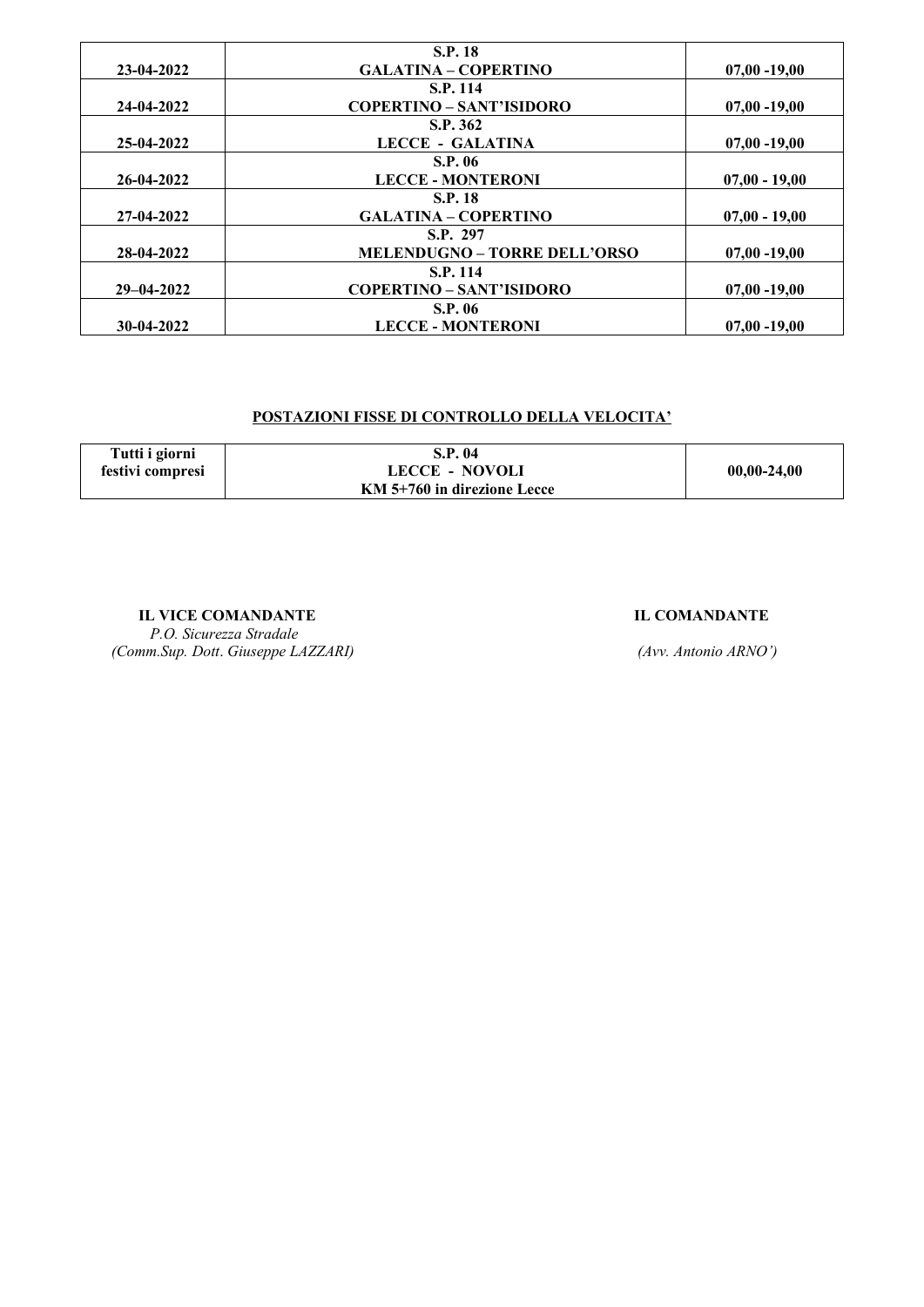# **PROVINCIA DI LECCE**



CORPO DI POLIZIA PROVINCIALE Lecce via Botti (tel. **0832** – **683**025 -049-048-027 – Fax 0832 – 683669) e-mail: [polizia.provinciale@provincia.le.it](mailto:polizia.provinciale@provincia.le.it) Pec: polizi[a provinciale@cert.provincia.le.it](mailto:provinciale@cert.provincia.le.it)

# **CALENDARIO TELELASER MESE DI APRILE 2022**

| 01-04-2022   | S.P. 41<br><b>COLLEPASSO - NOHA</b>     | $07,00 - 19,00$ |
|--------------|-----------------------------------------|-----------------|
|              |                                         |                 |
|              | S.P. 358                                |                 |
| 02-04-2022   | OTRANTO- SANTA MARIA DI LEUCA           | $07,00 - 19,00$ |
|              | <b>S.P. 90</b>                          |                 |
| 03-04-2022   | <b>GALATONE - SANTA MARIA AL BAGNO</b>  | $07,00 - 19,00$ |
|              | S.P. 367                                |                 |
| 04-04-2022   | LECCE – MAGLIE (Meridiana del Salento)  | $07,00 - 19,00$ |
|              | S.P. 100                                |                 |
| 05-04-2022   | <b>SQUINZANO - CERRATE - CASALABATE</b> | $07,00 - 19,00$ |
|              | S.P. 112                                |                 |
| 06-04-2022   | <b>LA TARANTINA</b>                     | $07,00 - 19,00$ |
|              | S.P. 66                                 |                 |
| $07-04-2022$ | TAURISANO - UGENTO                      | $07,00 - 19,00$ |
|              | S.P. 361                                |                 |
| 08-04-2022   | <b>MAGLIE-COLLEPASSO</b>                | $07,00 - 19,00$ |
|              | S.P. 359                                |                 |
| 09-04-2022   | <b>NARDO' - AVETRANA</b>                | $07,00 - 19,00$ |
|              | S.P. 367                                |                 |
| 10-04-2022   | LECCE - MAGLIE (Meridiana del Salento)  | $07,00 - 19,00$ |
|              | S.P. 90                                 |                 |
|              |                                         |                 |
| 11-04-2022   | <b>GALATONE - SANTA MARIA AL BAGNO</b>  | $07,00 - 19,00$ |
|              | <b>S.P. 100</b>                         |                 |
| 12-04-2022   | <b>SQUINZANO - CERRATE - CASALABATE</b> | $07,00 - 19,00$ |
|              | S.P. 15                                 |                 |
| 13-04-2022   | <b>NOVOLI - VEGLIE</b>                  | $07,00 - 19,00$ |
|              | S.P. 66                                 |                 |
| 14-04-2022   | TAURISANO - UGENTO                      | $07,00 - 19,00$ |
|              | S.P. 112                                |                 |
| 15-04-2022   | <b>LA TARANTINA</b>                     | $07,00 - 19,00$ |
|              | S.P. 367                                |                 |
| 16-04-2022   | LECCE - MAGLIE (Meridiana del Salento)  | $07,00 - 19,00$ |
|              | S.P. 330                                |                 |
| 17-04-2022   | <b>TAVIANO - MANCAVERSA</b>             | $07,00 - 19,00$ |
|              | S.P. 374                                |                 |
| 18-04-2022   | TAURISANO-MIGGIANO                      | $07,00 - 19,00$ |
|              | S.P. 60                                 |                 |
| 19-04-2022   | <b>VASTE - COCUMOLA</b>                 | $07,00 - 19,00$ |
|              | S.P. 112                                |                 |
| 20-04-2022   | <b>LA TARANTINA</b>                     | $07,00 - 19,00$ |
|              |                                         |                 |
|              | S.P. 21                                 |                 |
| 21-04-2022   | <b>LEVERANO - PORTO CESAREO</b>         | $07,00 - 19,00$ |
|              | S.P. 115                                |                 |
| 22-04-2022   | <b>NARDO' - LEVERANO</b>                | $07,00 - 19,00$ |
|              | S.P. 90                                 |                 |
| 23-04-2022   | <b>GALATONE - SANTA MARIA AL BAGNO</b>  | $07,00 - 19,00$ |
|              |                                         |                 |
|              | S.P. 367                                |                 |